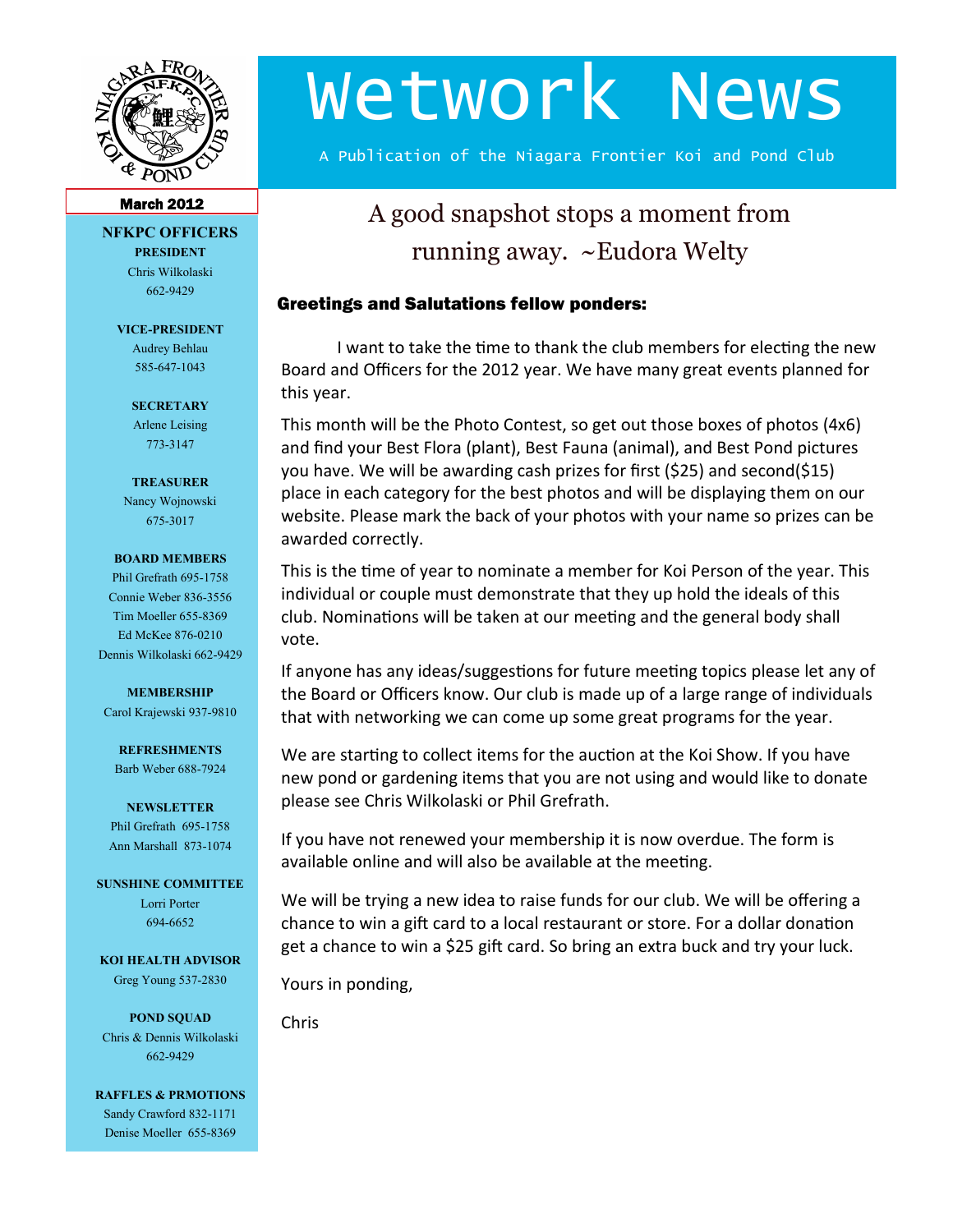

This year, the NFKPC illuminated the Koi pond at the Botanical Gardens for this special event. This could not have been done without the help of our members. Audrey, Nate, and Phil allowed us to use their pond lights. We had a crew of Bev and Nate Jarmuz, Rob Smith, Phil Grefrath, Nancy Wojnowski, Connie Weber, Renae Johnson, along with Chris and Dennis Wilkolaski to set up the lights. The lights were used to illuminate the bubblers in the lily holes and some of the aquatic plants. The event went from February 1<sup>st</sup> to the 18<sup>th</sup>. The Pond Squad removed the lights on the  $19<sup>th</sup>$ . If you missed it this year mark your calendar for next year 2013.



Save the date July 21<sup>st</sup> 2012

NFKPC Pond Tour 2012 in the South towns.

It may be cold outside but is time to plan the 2012 Tour. Buffalo and the south towns is our destination this year. If any one would like to show their pond please talk to Chris Wilkolaski (662-9429).

This is one of the club's most attended events. It is a great chance to see what other members have done with their ponds and yards. Gardening ideas are shared by all.

We will start the day with light refreshments at the first pond and end the day with dinner and stories at the final pond.

Don't forget the camera!!!!!!!!!

## PONDTABS

The club has purchased fertilizer Pond Tabs in bulk. We have packages of 25 tablets for a donation of \$5.00. Please see an officer if you are interested.



It is never too early to think about opening our ponds and getting ready for spring/summer. Remember water lilies need to be fertilized about every two weeks. Lotuses require heavier feeding. Be prepared and have your fertilizer tablets ready for the start of the pond season.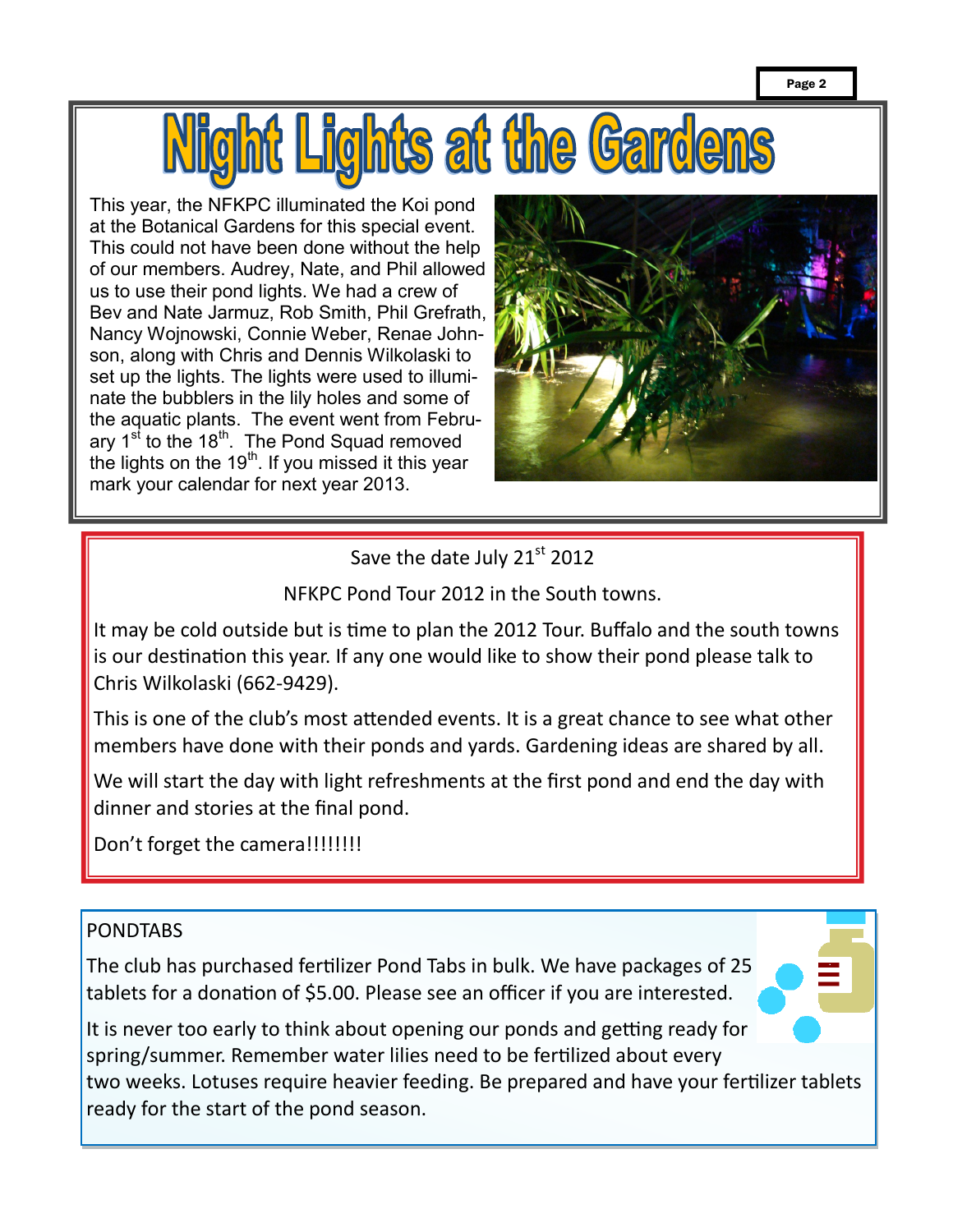#### **Sunshine**

If you are aware of a member experiencing a " Life Event" in their family such as weddings, birth announcements, illness, surgery or death, please contact Lorri Porter at 694-6652



11500 Broadway . Alden, New York 14004 Phone: (716) 937-7742 Fax: (716) 937-7748 Visit Us At: www.ulbrichs.com





**Next Board of Directors Meeting— at 7:30 PM on March 22nd**

**At the home of Phil Grefrath**

**404 Elmwood Ave. N Tonawanda, NY**

**All members are welcome to attend**

**RSVP to 695-1758**

## Refreshments for 2012

If you would like to bring refreshments to a meeting, you will be reimbursed for expenses for up to \$45.00 (receipts must be turned into Nancy)

General info:

8-9 bottles of pop, some diet

Any refreshments or snacks of your choice: Cheese & Crackers, veggies, fruit, chips, dip, pepperoni, salad, jello, cookies, cake, brownies, etc.

We do not have use of any kitchen supplies, so you may need to bring serving utensils, trays, bowls, baskets, knives, or whatever is needed to serve your type of refreshments

The club will provide:

Coffee, hot cups, creamer, sugar, small plates, paper cups, plastic silverware, napkins

If you have any questions or would like to volunteer:

please contact Barbara Weber 688-7924

**Jan.:** Meeting cancelled **Feb.:** Diane Young & Sandy Crawford **Mar.:**Nancy Wojnowski & Renae Johnson **Apr.: May: June:** Louise Metlock & Bill Daniels **July: Aug.:** Elaine, Carol, Rose & Annette **Sep.:** Porters **Oct.:** Audry & Chris **Nov.: Sandy Crawford & Denise Moller Dec.: Christmas Party**

PAGE 3